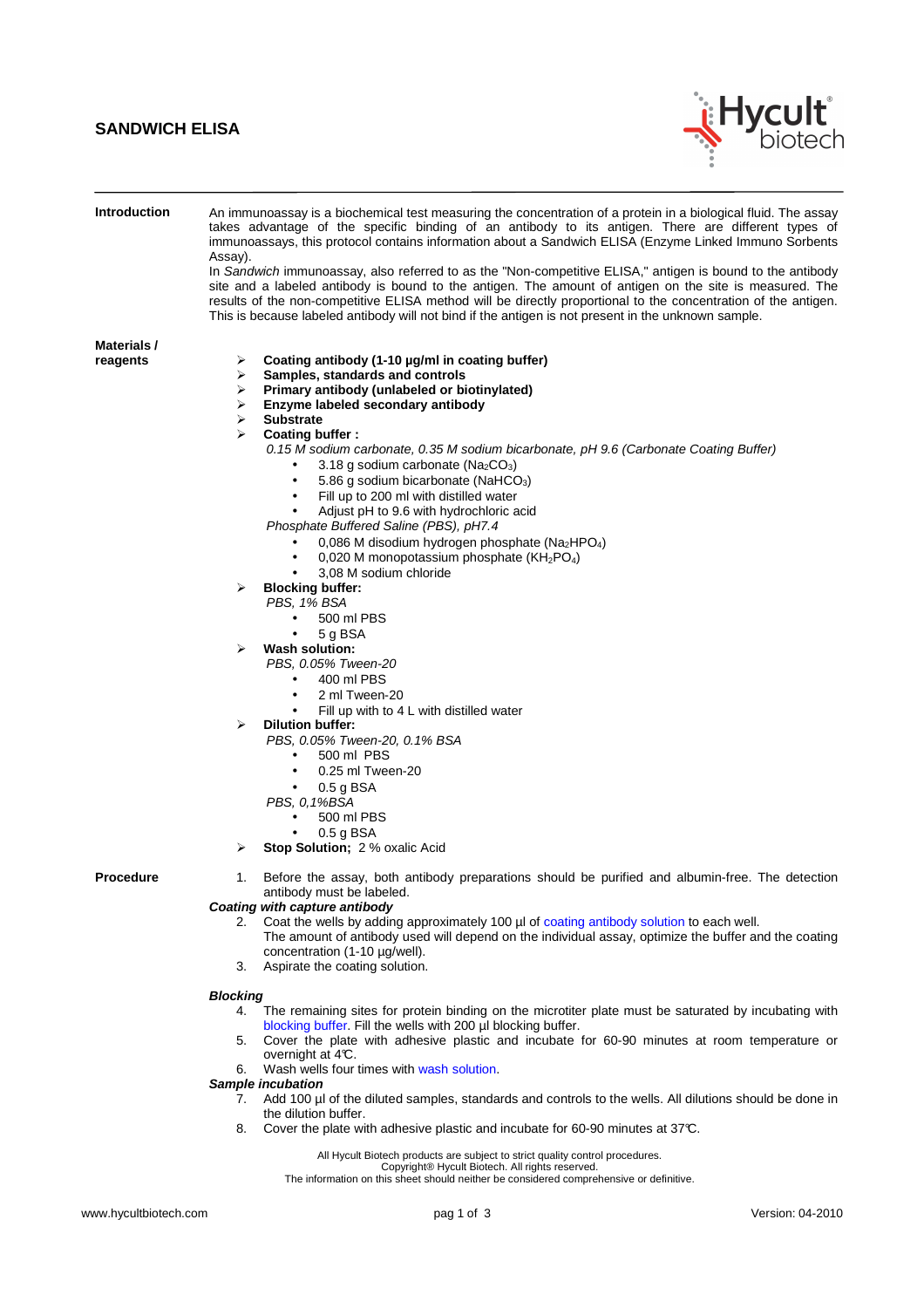## **SANDWICH ELISA**



|                    | 9. Wash the plate four times with wash solution.                                                                                                                                                                                                                                                                                                                                          |
|--------------------|-------------------------------------------------------------------------------------------------------------------------------------------------------------------------------------------------------------------------------------------------------------------------------------------------------------------------------------------------------------------------------------------|
|                    | Incubation with primary antibody                                                                                                                                                                                                                                                                                                                                                          |
|                    | 10. Add 100 µl of the primary antibody. The amount to be added can be determined in preliminary<br>experiments. For accurate quantification, the primary antibody should be used in excess. All dilutions                                                                                                                                                                                 |
|                    | should be done in the dilution buffer.<br>11. Cover the plate with adhesive plastic and incubate for 60-90 minutes at room temperature or at -20                                                                                                                                                                                                                                          |
|                    | C.<br>12. Wash four times with wash solution.                                                                                                                                                                                                                                                                                                                                             |
|                    | Incubation with the secondary antibody (or Streptavidine-HRP in case of biotinylated primary<br>antibody)                                                                                                                                                                                                                                                                                 |
|                    | 13. Add 100 µl of the labeled secondary antibody. The amount to be added can be determined in<br>preliminary experiments. For accurate quantification, the labeled secondary antibody should be used<br>in excess. All dilutions should be done in the dilution buffer.                                                                                                                   |
|                    | 14. Cover the plate with adhesive plastic and incubate for 60-90 minutes at room temperature or at -20<br>C.                                                                                                                                                                                                                                                                              |
|                    | 15. Wash four times with wash solution.                                                                                                                                                                                                                                                                                                                                                   |
|                    | <b>Substrate incubation</b>                                                                                                                                                                                                                                                                                                                                                               |
|                    | 16. Add substrate as indicated by manufacturer.                                                                                                                                                                                                                                                                                                                                           |
|                    | 17. After suggested incubation time has elapsed, add the stop solution to each well.                                                                                                                                                                                                                                                                                                      |
|                    | 18. Optical densities at target wavelengths can be measured on an ELISA reader within thirty minutes<br>after adding stop solution.                                                                                                                                                                                                                                                       |
|                    | Analysis of the data                                                                                                                                                                                                                                                                                                                                                                      |
|                    | 19. Calculate the average absorbance values for each set of duplicate standards, samples and controls.<br>20. If individual absorbance values differ by more than 15% from the corresponding mean value, the<br>result is considered suspect and the sample should be re-assayed.                                                                                                         |
|                    | 21. Create a standard curve by reducing the data using computer software capable of generating a good<br>curve fit.                                                                                                                                                                                                                                                                       |
|                    | 22. If the samples have been diluted, the concentration determined from the standard-curve must be<br>multiplied by the dilution factor.                                                                                                                                                                                                                                                  |
| <b>Safety</b><br>٠ | Under no circumstances shall Hbt be liable for any damage arising from the use of this protocol. User                                                                                                                                                                                                                                                                                     |
| ٠                  | should be trained and be familiar with the test procedure.<br>Samples of tissue, serum or blood origin should be handled to guidelines for prevention of                                                                                                                                                                                                                                  |
| ٠                  | transmission of blood borne diseases.<br>Some enzyme substrates are considered hazardous, due to potential carcinogenicity. Handle with                                                                                                                                                                                                                                                   |
| ٠                  | care and refer to Material Safety Data Sheets for proper handling precautions.<br>Wear appropriate protective clothing, gloves, and eyewear necessary to avoid any accidental contact                                                                                                                                                                                                     |
|                    | with reagents.<br>Use extreme caution,  is a known carcinogen.                                                                                                                                                                                                                                                                                                                            |
|                    | Reagents which contain preservatives may be toxic if ingested, inhaled, or in contact with skin.                                                                                                                                                                                                                                                                                          |
| <b>Notes</b>       |                                                                                                                                                                                                                                                                                                                                                                                           |
| $\bullet$          | Please note that this is a general protocol. Optimal dilutions for the primary and secondary<br>antibodies, cells preparation, controls, as well as incubation times will need to be determined<br>empirically and may require extensive titration. Ideally, one would use the antibodies as<br>recommended in the product data sheet.                                                    |
| $\bullet$          | The appropriate negative and positive controls should be included in every trial.                                                                                                                                                                                                                                                                                                         |
|                    | For accurate quantitative results, always compare signal of unknown samples against those of a<br>standard curve. Standards (duplicates or triplicates) and blank must be run with each plate to ensure                                                                                                                                                                                   |
| ٠                  | accuracy.<br>When making buffer(s) fresh before you start, there is no need to add sodium azide to the buffer.                                                                                                                                                                                                                                                                            |
|                    | Do not include sodium azide in buffers or wash solutions if an HRP-labeled antibody/conjugate will                                                                                                                                                                                                                                                                                        |
|                    | be used for detection.                                                                                                                                                                                                                                                                                                                                                                    |
| ٠                  | Bring all reagents to room temperature before use.                                                                                                                                                                                                                                                                                                                                        |
|                    | Mix all reagents well before use.                                                                                                                                                                                                                                                                                                                                                         |
| $\bullet$          | Be precise and accurate during pipetting.<br>Poor results may be the result of the following factors:                                                                                                                                                                                                                                                                                     |
|                    | a. The pipette-tip(s) are not fastened tightly to the pipette. Tips on multi-channel pipette should be<br>checked individually to make sure that they are securely fitted.<br>b. The pipette is filled too quickly; be aware of air bubbles in the pipette tip which may be formed<br>when the liquid is drawn up too fast. (10 $\mu$ of air instead of sample gives a variation of 10%!) |
|                    | c. Droplets clinging to the outside of the pipette tip.<br>All Hycult Biotech products are subject to strict quality control procedures.                                                                                                                                                                                                                                                  |

All Hycult Biotech products are subject to strict quality control procedures. Copyright® Hycult Biotech. All rights reserved. The information on this sheet should neither be considered comprehensive or definitive.